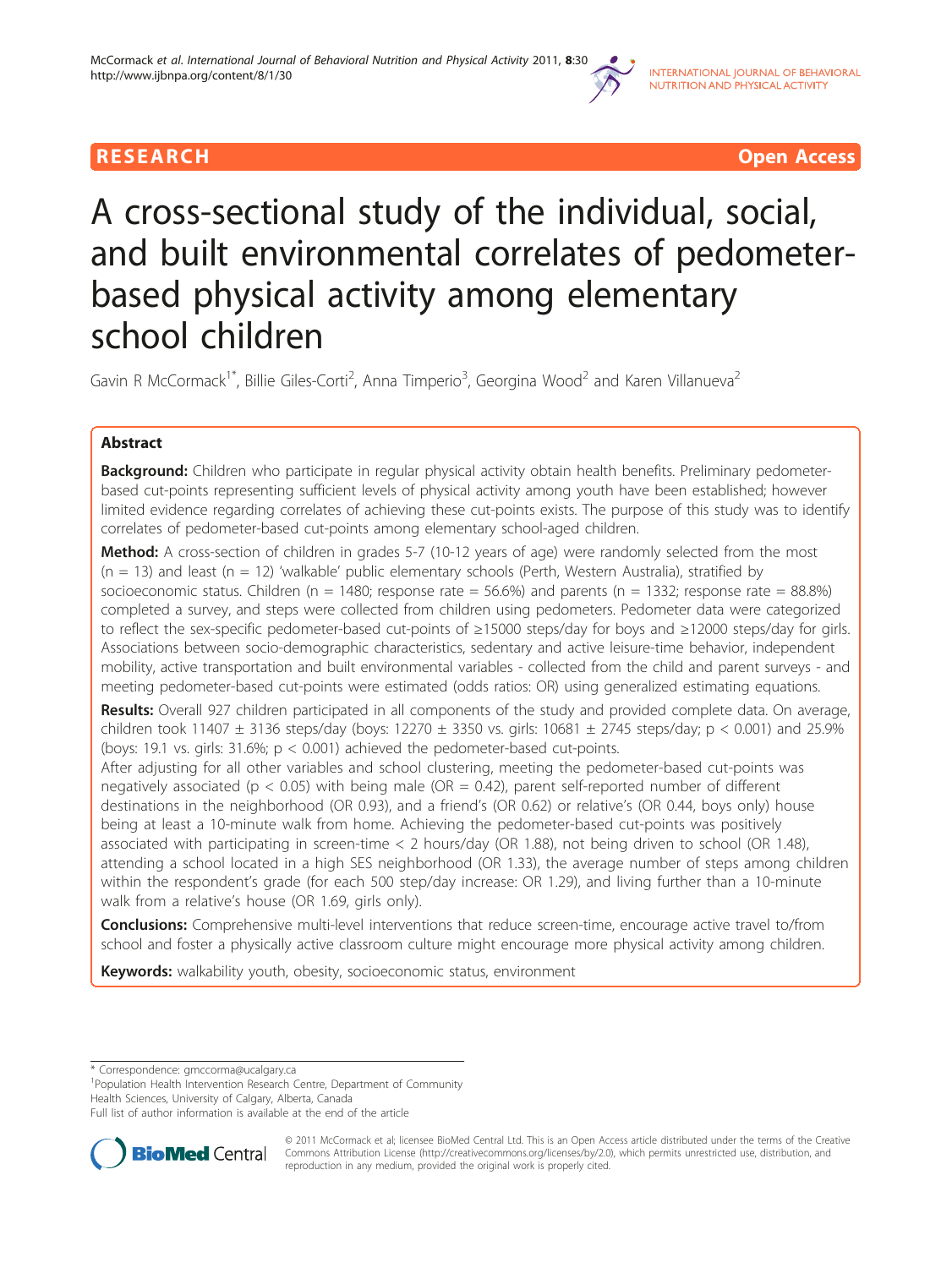## Background

For children and adolescents, participation in regular physical activity provides physical and mental health benefits [[1](#page-9-0)]. Specifically, regular physical activity can protect against weight gain and adiposity among children [[2,3\]](#page-9-0), preventing the risk of adverse health outcomes including diabetes, hypertension, hyperlipidemia, depression, asthma, adverse orthopedic conditions and fatty-liver disease [\[4](#page-9-0)-[6](#page-9-0)]. Several reviews have identified consistent correlates of physical activity among youth [[7-10\]](#page-9-0). These correlates are multilevel - suggesting that a socio-ecological framework may best represent the determinants of physical activity among youth - and include biological (i.e., sex, ethnicity, age, parent weight status), psychological (i.e., self-efficacy, preferences, intention, attitude), behavioral (i.e., past activity, physical education, school sports), socio-cultural (i.e., parent activity and support, parent education, active siblings, friend support) and built environmental factors (i.e., access to facilities/programs, opportunities for exercise) [[7,8\]](#page-9-0). Recent evidence shows there are associations between self-reported and objectively-assessed built environmental attributes and physical activity among children, including access to public recreational facilities (i.e., playgrounds/parks), transport infrastructure (i.e., sidewalks), and neighborhood safety and disorder (i.e., perceived safety and crime) [\[11,12](#page-9-0)].

To date, much of the research examining correlates of physical activity among youth have relied on self-report methods for capturing physical activity behavior, including parent proxy. However, self-reported physical activity is prone to memory and recall bias [[13,14\]](#page-9-0) and children's cognitive development may impair their ability to provide accurate recall [[15](#page-9-0)]. Because they are relatively inexpensive and easy to use from both a study participant and research perspective, pedometers are increasingly being used to measure physical activity and as a motivational device in interventions designed to promote physical activity participation among children and adolescents [[16](#page-9-0),[17\]](#page-9-0). Recently, various pedometerbased cut-points for children and adolescents have been suggested–primarily focusing on classification of those at risk of overweight and obesity [[18-22](#page-9-0)]. These cutpoints (i.e., 13000-16000 steps/day) are within the normal range of daily pedometer-based physical activity undertaken by youth [[23\]](#page-9-0). For instance, preliminary research examining pedometer-based cut-points among a sample of Australian, Swedish and United States youth (6-12 years of age) suggested that boys who participated in ≥15000 steps/day and girls who participated in ≥12000 steps/day were less likely to be classified as overweight or obese compared with children who took fewer steps [[19](#page-9-0)]. Higher pedometer-based cut-points, including ≥16000 steps/day for boys and ≥13000 steps/ day for girls, have been reported where overweight was defined as a body fat percentage in the  $85<sup>th</sup>$  percentile [[20\]](#page-9-0) while lower pedometer-based cut-points among boys (≥13666 steps/day) and girls (≥9983 steps/day) 6- 12 years of age have also been found [[21\]](#page-9-0).

Achieving any of the existing pedometer-based cutpoints does not guarantee that a child will be healthy weight. Nevertheless, boys achieving ≥15000 steps/day and girls achieving ≥12000 steps/day for instance, are more likely to participate in at least 60-minutes of moderate-intensity physical activity per day [[24](#page-9-0)] - noteworthy given evidence showing a negative association between physical activity and body composition [\[2,3,25](#page-9-0)]. Moreover, the pedometer-based cut-points of  $\geq 15000$ steps/day for boys and ≥12000 steps/day for girls have been used as a benchmark for assessing physical activity levels among youth in several countries including Australia [[26](#page-9-0),[27](#page-9-0)] and Canada [[28](#page-9-0)] - the results of which indicate that over half of all children and adolescents are not achieving these levels. Yet, little is known about factors that may encourage or inhibit children achieving this level of pedometer-based physical activity.

Identifying factors that increase or decrease the likelihood of participating in or above these suggested pedometer-based cut-points may lead to more effective interventions designed to promote physical activity among children and adolescents. The limited evidence regarding correlates of achieving pedometer-based cutpoints suggests that sex, day of the week, age, participation in outside play, attending sports clubs, weather conditions, SES, participation in active transport and ethnicity may be important [[29](#page-9-0)[-33](#page-10-0)]. Nevertheless, other characteristics associated with meeting these recommendations may also exist, for instance, objectively or selfreported measures of the built and social environments.

Therefore the aim of this exploratory study is to extend the evidence-base by examining associations between socio-demographic characteristics, sedentary and active leisure-time behavior, independent mobility, active transportation and the built environment, and achievement of sex-specific pedometer-based cut-points [[19\]](#page-9-0), among Australian elementary school-aged children. Given the differential association between sex and achievement of the pedometer-based cut-points, the moderating effect of sex on the association between all other correlates and meeting this suggested benchmark will also be examined.

#### Method

This current study forms part of the TRavel, Environment, and Kids project (TREK). The overall aim of this project was to examine the extent to which the urban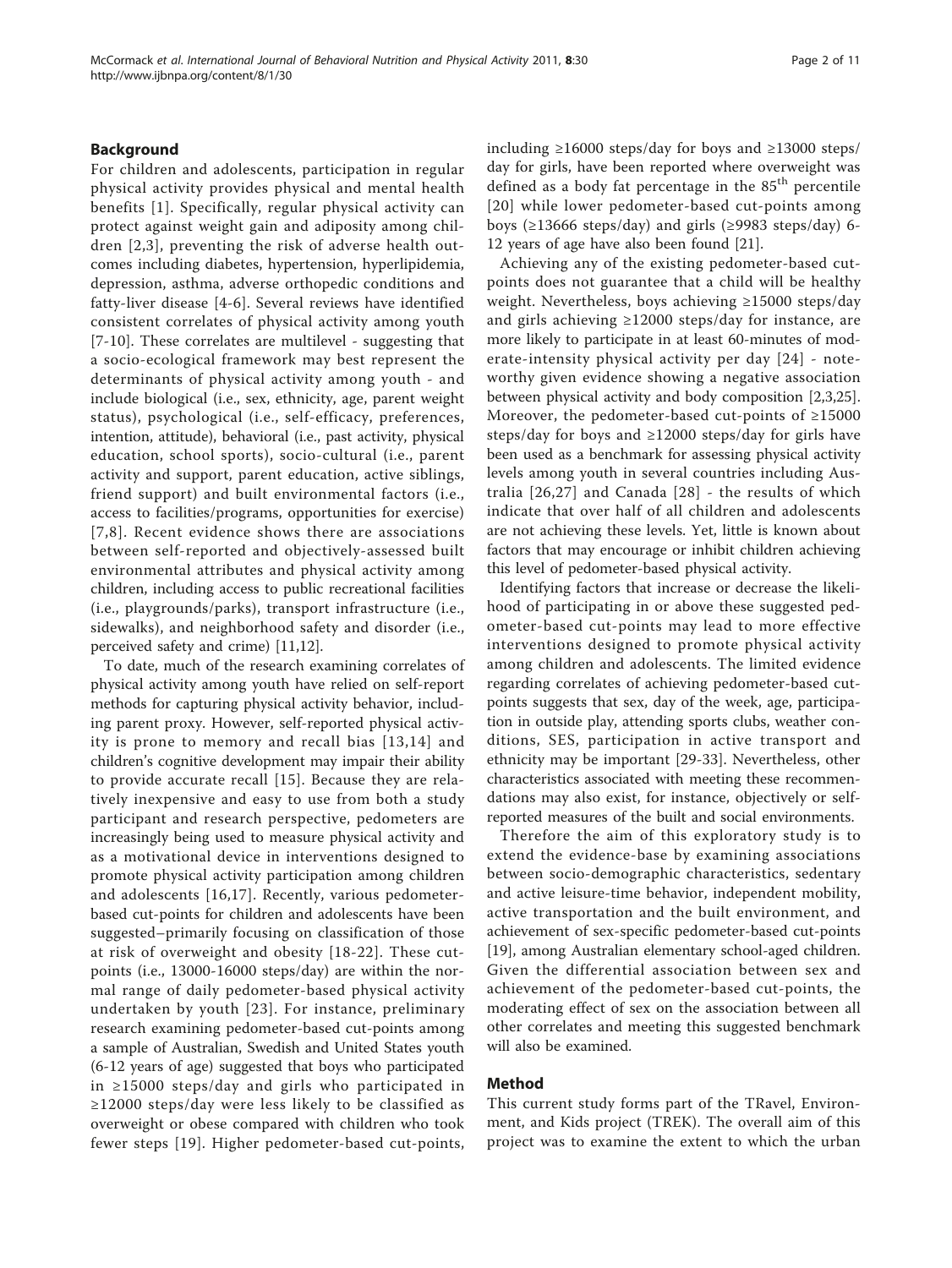design of neighborhoods supports or discourages active transportation among children in grades 5-7 attending public elementary schools in Perth, Western Australia. The research methodology for TREK is presented elsewhere [[34\]](#page-10-0), and is briefly described here. Parent and child written informed consent was obtained for all participants. The University of Western Australia Human Research Ethics Committee granted ethics approval for this study.

#### Sampling and recruitment

Public elementary schools (n = 238) across metropolitan Perth were assigned a school-specific walkability index and socioeconomic status (SES) score[[34](#page-10-0)]. The walkability index reflected the street connectivity and traffic exposure within a 2 km walkable service area (defined using the street and informal pedestrian network). Connectivity of the walkable service area was measured by a Pedshed - a ratio of the pedestrian network area to the maximum possible area within a two kilometer Euclidian radius around the school. Vehicular traffic exposure comprised the sum of kilometers of each road type (including primary distributors (≥15000 vehicles/day), district distributors (≥6000 vehicles/day), and local distributors (<6000 vehicles/day) divided by kilometers of access roads (<3000 vehicles/day)) within the walkable catchment area. School SES was based on the WA Department for Education and Training's 2001 Socioeconomic Index. Schools within each SES tertile (low, medium, and high) were ranked according to their walkbility score and the four top and bottom ranking schools within each tertile were invited to participate. Schools set in semi-rural locations and schools classified as 'high walkable' but located on a primary distributor road were excluded. Declining schools were replaced with the next ranked school. One additional high walkable/low SES school was recruited, due to the smaller number of children participating in this category. Overall, 69.4% of schools approached agreed to participate  $(n = 25)$ . One class from each grade 5-7 in each school was randomly selected until a minimum of 30 children per grade was recruited. Overall, 1480 children (56.6% of all invited students) completed surveys, of those 1291 participated in the pedometer data collection and 1314 of their consenting parents also completed a self-administered survey.

#### Data collection

Data were collected July-December 2007 using a child questionnaire, parent questionnaire and pedometers in addition to other measures not reported here. Items were assessed for test-retest reliability between March and May 2007 and where available these estimates have been presented here as kappa  $(\kappa)$  or intraclass correlation (ICC) coefficients.

## Pedometer-assessed physical activity

Accusplit (AH120 M8) pedometers were used to record children's step counts. A similar model of pedometer was recently used to assess recommendations regarding moderate-intensity walking cadence [[35\]](#page-10-0). The pedometers were worn level with the hip bone in line with the midpoint of the right knee. Children were asked to wear the pedometers at all times, except during water activities and while sleeping, for seven consecutive days including weekdays and weekend days. Children recorded whether they had worn the pedometer according to protocol each morning at school under the instruction of the classroom teacher. The in-built memory function negated the need for children to press reset each day and manually record step counts. After seven days, the pedometers were collected and the number of steps double punched by a data entry clerk to minimize data entry error.

#### Socio-demographic variables

Children reported whether they had friends in the neighborhood (i.e., many vs. few friends) while parents reported whether their household had a dog (i.e., owner vs. non-owner). The child's sex and grade were also collected in the children's questionnaire, and highest education for any parent (i.e., at least one parent in household with: high school or less, completed diploma/ college/technical school, or university education), marital status (i.e., married/defacto vs. other), the number of dependents <18 years at home (i.e., 1 child vs.  $\geq 2$  children), and home ownership (i.e., renting vs. owned/purchasing) were assessed in the parent questionnaire.

# Sedentary and active leisure-time behavior

Parents reported the average amount of time per day their child spent using a computer or internet for pleasure, watching television/videos, and playing passive or active electronic games. Minutes of each activity were summed and dichotomized to reflect current screenbased activity recommendations for Australian youth (i. e.,  $\leq$  2 vs. > 2 hours/day)[[36](#page-10-0)]. Children reported whether they had participated in the following leisure activities: playing in a park, playground, or playing field; playing team sport; attending a club or youth group; going for a walk in the neighborhood; playing in the street; playing in the yard; and taking the dog for a walk in the last week. An active leisure index was estimated representing the count of the different activities participated in by the child. To examine the possible effect of other students' physical activity levels on an individual child's physical activity behavior (i.e., peer influence), average pedometer steps within each grade within each school was also estimated.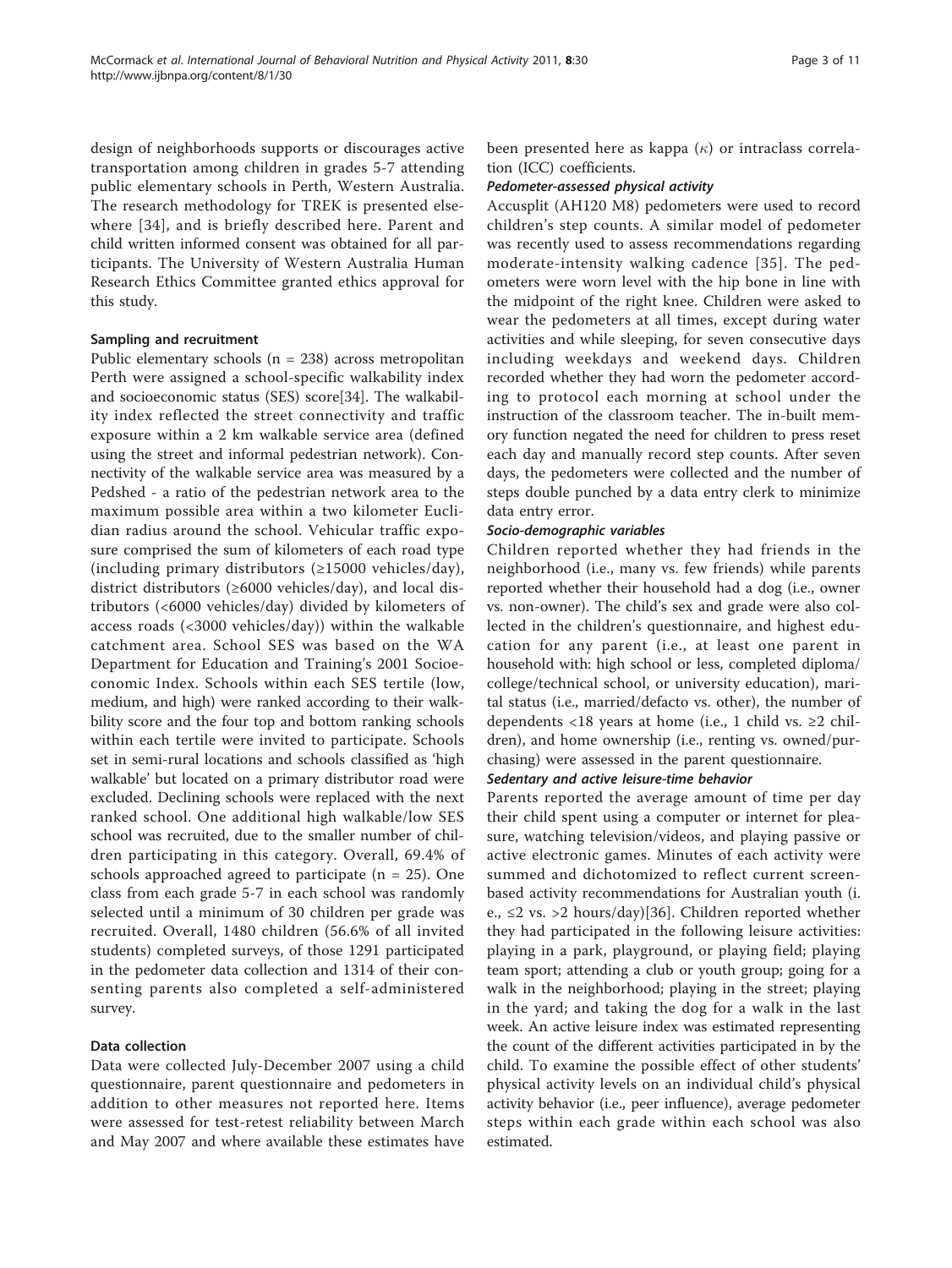#### Independent mobility and transportation to school

Parents were asked whether or not their child was allowed to play in the street ( $\kappa = 0.56$ ), play at the closest park, playground, or playing field ( $\kappa = 0.55$ ), or walk in their neighborhood ( $\kappa = 0.59$ ) without an adult. A dichotomous variable was derived from these items i.e., not allowed vs. allowed to play or walk in the neighborhood unsupervised. Parents also reported whether their child travelled to and from school by motor vehicle during a usual week ( $\kappa = 0.72$ ).

# Self-reported neighborhood environment

On a five-point Likert scale (i.e., strongly agree to strongly disagree) parents reported whether: they had to drive to get to a park with appealing equipment for their child; they often saw adults walking in their neighborhood; they often saw children walking in their neighborhood; their neighborhood was friendly; there was a lot of traffic in their neighborhood; the neighborhood was a nice place to walk around; there were safe crossings to reach a local shop; there were safe crossings to reach the closest local park; and drivers near the school often exceeded the speed limit (seven-day test-retest reliability  $n = 89$  adults, ICC = 0.42-0.66). Parents also reported the time (i.e., <5, 5-10, 11-15, 16-20, or >20 minutes) required for their child to walk from home to their nearest: primary school; shop; newsagent; library; transit station; park; bushland; sports field; beach, and; river. The number of different types of destinations perceived to be within a 10-minute from home was counted. The presence of a relative and friend's house within a 10-minute walk of home were examined separately. Reported time to walk to these destinations had acceptable reliability (ICC =  $0.51-0.84$ ).

School neighborhood walkability and socioeconomic status The school-specific walkability index, as previously described [[34](#page-10-0)], was dichotomized into high vs. low walkable. School area socioeconomic status (SES) was collapsed into tertiles (i.e., high, medium, and low SES). Data analysis

The analytical sample included cases who participated in all components of the study and had complete survey and valid pedometer data ( $n = 927$ ). Pedometer-based physical activity was considered valid if counts were between 1000 and 30000 steps per day [\[37](#page-10-0)]–step counts outside this range were recoded as missing (5.9-32.0% for any given day). Average daily steps was calculated for participants recording steps for at least four days [[38](#page-10-0)]. Moderate inter-day reliability was found for pedometer data measured for four or more days (ICC = 0.65). Average daily steps were categorized into sex-specific pedometer-based cut-points (<15000 vs. ≥15000 steps/day for boys and <12000 vs. ≥12000 steps/day for girls) [\[19](#page-9-0)]. These cut-points were chosen in part because of their use as a benchmark in population-based

physical activity surveys in Western Australia [\[26](#page-9-0)] and elsewhere [[28](#page-9-0)] and because the cut-points were established using an international sample which included Australian youth [[19](#page-9-0)].

Descriptive statistics were computed for all characteristics. Moreover, characteristics of the analytical sample  $(n =$ 927) and excluded ( $n = 553$ ; i.e., parent not participating in survey, child not participating in the pedometer data collection, or child not providing valid pedometer data) respondents were compared using Pearson's Chi-square and independent t-tests. To reduce the number of parent neighborhood environment perception variables (i.e., drive to get to a park with appealing equipment for their child; often seeing adults walk in their neighborhood; often seeing children walk in their neighborhood; neighborhood is friendly; a lot of traffic in their neighborhood; neighborhood a nice place to walk around; safe crossings to reach a local shop; safe crossings to reach the closest local park, and; drivers near the school often exceeded the speed limit) a principal component analysis was performed. Items belonging to the same construct were identified (i.e., varimax rotated loadings >0.40 and on a single factor) and summed. Two factors were identified, including: 1) neighborhood friendliness ( $n = 4$  items; explained variance = 30.9%; factor loadings = 0.70-0.76; Cronbach's alpha = 0.74); and 2) traffic barriers ( $n = 4$  items; explained variance =  $19.3\%$ ; factor loadings =  $0.58-0.78$ ; Cronbach's alpha =  $0.66$ ). A single item-drive to get to a park with appealing equipment for their child–did not load on either factor and was examined separately in the analysis.

To account for school-level clustering, generalized estimating equations (GEE) were used (i.e., using an exchangeable correlation matrix and robust standard errors estimated) to estimate odds ratios (OR) and 95 percent confidence intervals (95%CI). Using GEE, achievement of the pedometer-based cut-points was regressed onto the built environment, social environment, sedentary behavior, active leisure-time behavior, independent mobility, travel to school, and peer pedometer-based physical activity. To assess the moderating effect of sex, interaction terms between sex and the other correlates were estimated and a backward stepwise removal of non-significant interaction terms ( $p > 0.05$ ) undertaken to derive the final model. All main effects were retained in the model regardless of statistical significance. Based on bivariate correlations ( $r < 0.35$ ) and variance inflation factors (VIFs  $<$  1.4) among the correlates, the level of multicollinearity within the regression model was not an issue. Statistical analysis was undertaken using Predictive Analytic Software 17 (SPSS, Inc).

#### Results

Compared with the excluded study participants, the analytical sample included a significantly higher proportion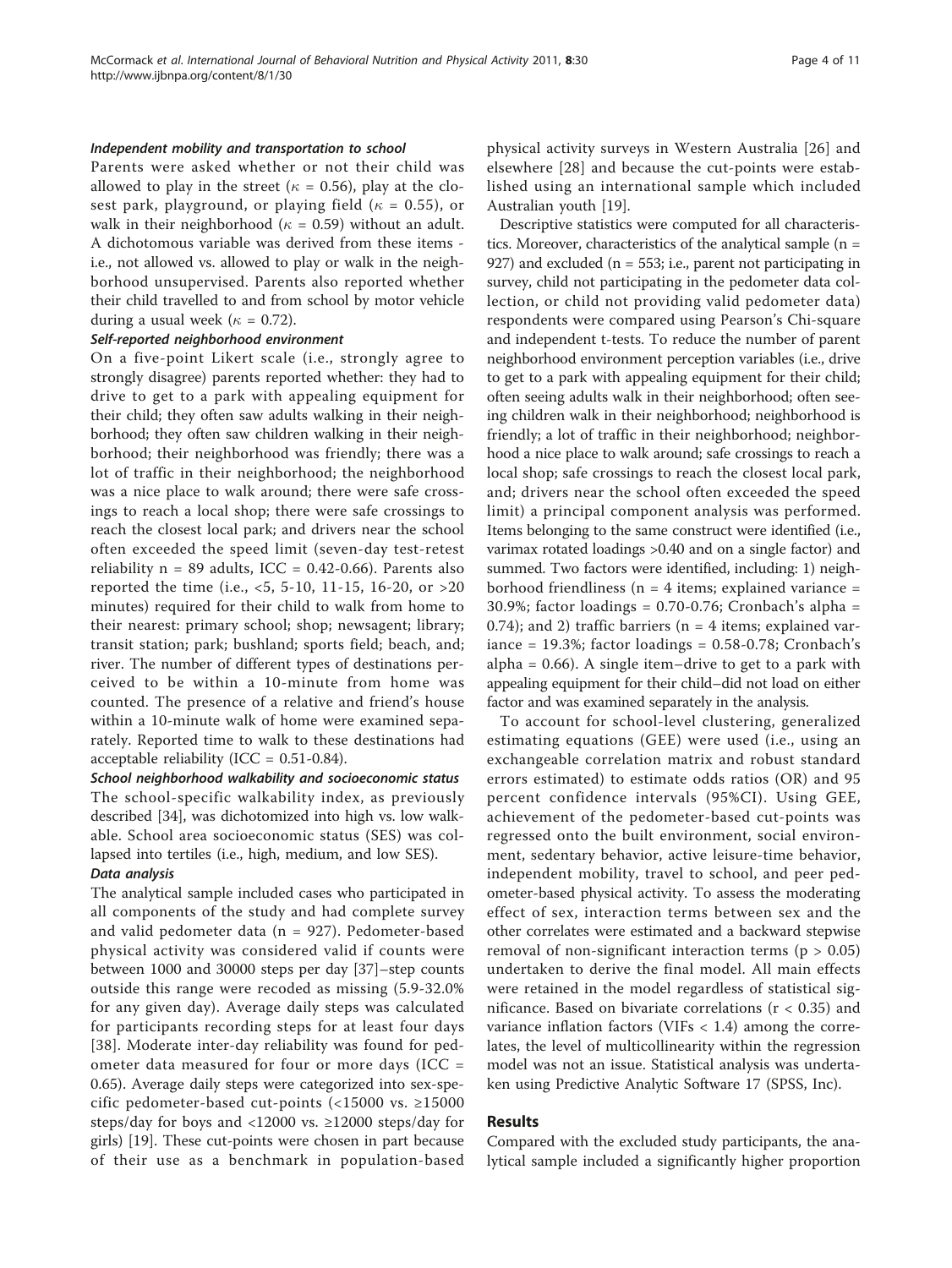of girls, those spending <2 hours on screen-based activity/day, those allowed to play in the neighborhood without adult supervision, and those attending a school in a higher SES neighborhood (Table 1). Moreover, the analytical sample took more daily pedometer steps (11407 ± 3136 vs. 10294 ± 3891 steps/day, p < 0.001), were from grades that took a higher number of pedometer steps/ day (11172  $\pm$  1231 vs. 10846  $\pm$  1398, p < 0.001), participated in more leisure physical activities  $(3.63 \pm 1.58 \text{ vs.}$  $3.45 \pm 1.66$ , p = 0.013), and had parents who reported a higher mix of destinations within a 10-minute walk of home (5.45  $\pm$  2.48 vs. 3.65  $\pm$  3.24, p < 0.001) compared

| Table 1 Comparison of child and parent-reported questionnaire data and pedometer data among the analytical |  |
|------------------------------------------------------------------------------------------------------------|--|
| sample and cases excluded in the current study                                                             |  |

|                                                               |                                  | <b>Excluded cases</b><br>$(n = 553)$ | Analytical sample<br>$(n = 927)$ |         |
|---------------------------------------------------------------|----------------------------------|--------------------------------------|----------------------------------|---------|
| <b>Variables</b>                                              |                                  | $\frac{0}{0}$                        | $\%$                             | p       |
| Home ownership*                                               | Renting                          | 28.8                                 | 23.9                             | 0.084   |
|                                                               | Owned/purchasing                 | 71.2                                 | 76.1                             |         |
| Marital status*                                               | Married/defacto                  | 80.5                                 | 78.2                             | 0.370   |
|                                                               | Other                            | 19.5                                 | 21.8                             |         |
| Dependents at home <18 yrs*                                   | One child                        | 10.7                                 | 12.6                             | 0.370   |
|                                                               | $\geq$ 2 children                | 89.3                                 | 87.4                             |         |
| Sex                                                           | Male                             | 53.7                                 | 45.7                             | 0.003   |
|                                                               | Female                           | 46.3                                 | 54.3                             |         |
| Grade of student                                              | Grade 5                          | 25.1                                 | 27.3                             | 0.211   |
|                                                               | Grade 6                          | 34.4                                 | 36.8                             |         |
|                                                               | Grade 7                          | 40.5                                 | 35.9                             |         |
| Highest education completed by any parent*                    | ≤High school                     | 25.5                                 | 23.4                             | 0.266   |
|                                                               | Diploma/trade/other              | 53.2                                 | 51.1                             |         |
|                                                               | ≥Bachelor degree                 | 21.3                                 | 25.5                             |         |
| Child usually driven to and from school                       | No                               | 40.1                                 | 35.8                             | 0.147   |
|                                                               | Yes                              | 59.9                                 | 64.2                             |         |
| Screen-based activity time*                                   | <2 hours/day                     | 18.1                                 | 27.5                             | < 0.001 |
|                                                               | $\geq$ 2 hours/day               | 81.9                                 | 72.5                             |         |
| Dog ownership *                                               | Owner                            | 55.2                                 | 57.1                             | 0.547   |
|                                                               | Non-owner                        | 44.8                                 | 42.9                             |         |
| Child has friends in the neighborhood                         | Many friends                     | 69.5                                 | 68.7                             | 0.762   |
|                                                               | Few friends                      | 30.5                                 | 31.3                             |         |
| Distance to nearest friends house from home*                  | >10 minute walk                  | 35.0                                 | 38.6                             | 0.226   |
|                                                               | $\leq$ 10 minute walk            | 65.0                                 | 61.4                             |         |
| Distance to nearest relatives house from home*                | >10 minute walk                  | 83.8                                 | 83.2                             | 0.773   |
|                                                               | $\leq$ 10 minute walk            | 16.2                                 | 16.8                             |         |
| Have to drive child to park with suitable equipment           | Yes                              | 39.9                                 | 35.9                             | 0.179   |
|                                                               | <b>No</b>                        | 60.1                                 | 64.1                             |         |
| Play in any street, park, or go for walk without an<br>adult* | Not allowed                      | 20.2                                 | 14.0                             | 0.006   |
|                                                               | Allowed                          | 79.8                                 | 86.0                             |         |
| School neighborhood walkability score                         | High                             | 47.7                                 | 45.6                             | 0.431   |
|                                                               | Low                              | 52.3                                 | 54.4                             |         |
| School neighborhood socioeconomic status                      | High                             | 32.4                                 | 41.2                             | < 0.001 |
|                                                               | Medium                           | 33.1                                 | 35.8                             |         |
|                                                               | Low                              | 34.5                                 | 23.0                             |         |
| Pedometer-based physical activity                             | Not achieving suggested<br>steps | 79.5                                 | 74.1                             | 0.058   |
|                                                               | Achieving suggested steps        | 20.5                                 | 25.9                             |         |

\* Indicates data collected from parent questionnaire; pedometer-based cut-points: ≥12000 steps/day for girls and ≥15000 steps/day for boys. N = 1480 participated in child survey; N = 1314 participated in parent survey; N = 1291 children participated in pedometer data collection. Note: Excluded cases were those not participating in all components of the study as well as those not providing complete or valid data.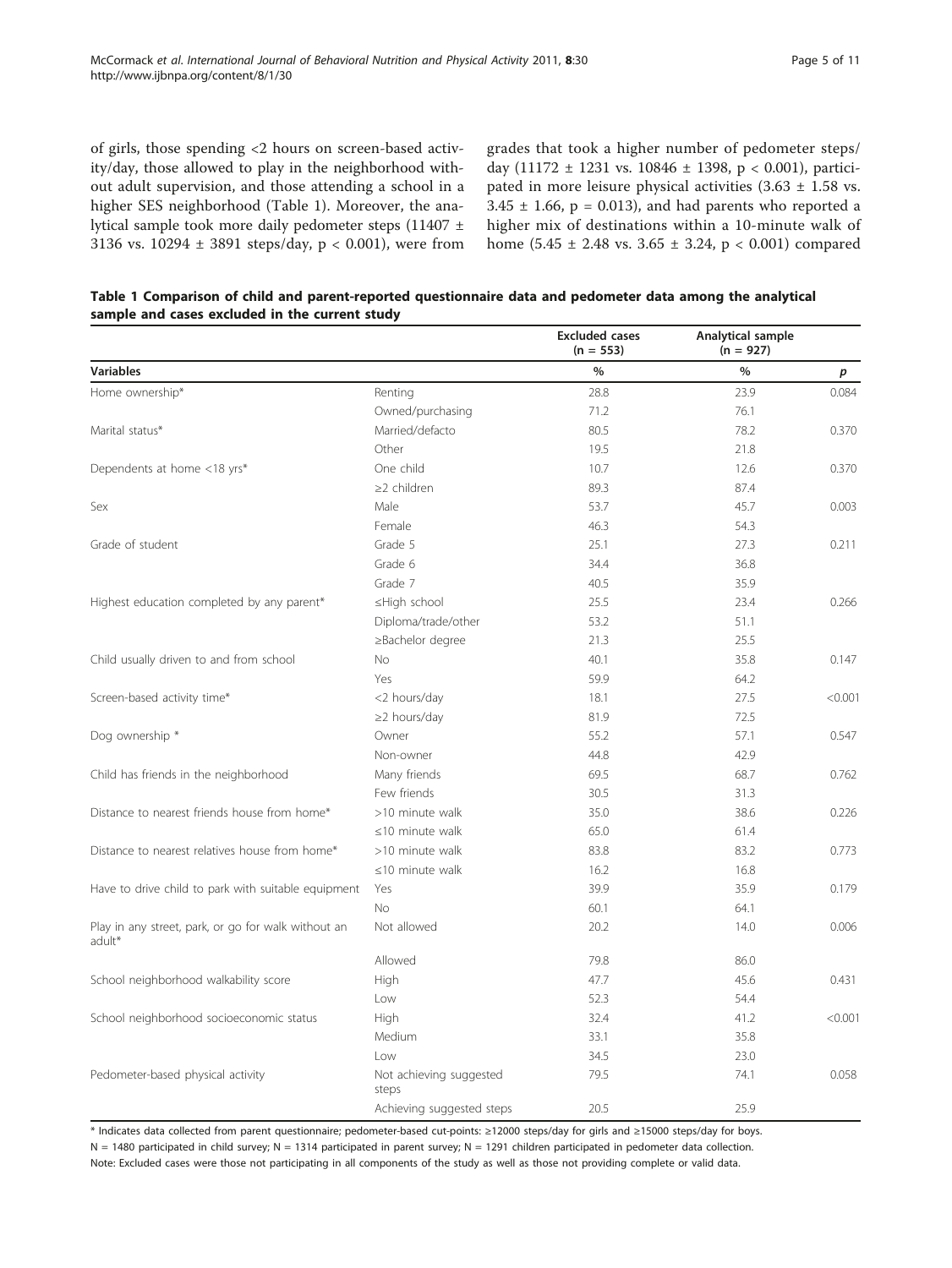with excluded participants (not shown in the Table). Parent perceived neighborhood traffic and friendliness did not significantly differ between the analytical and excluded samples (traffic:  $2.90 \pm 0.78$  vs.  $2.85 \pm 0.77$  and friendliness:  $3.95 \pm 0.61$  vs.  $3.90 \pm 0.63$ , respectively). Excluding outliers, the minimum and maximum average daily steps for the analytical sample were 3164 and 22878 steps/day, respectively. Although boys on average took more daily steps than girls (boys:  $12270 \pm 3350$  vs. girls:  $10681 \pm 2745$  steps/day;  $p < 0.001$ ), fewer boys achieved the pedometer-based cut-points (boys: 19.1 vs. girls: 31.6%;  $p < 0.001$ ).

#### Correlates of pedometer-based cut-points

The estimated exchangeable working correlation matrix suggested clustering of achievement of pedometer determined physical activity recommendations among students within the same school  $(r = 0.018;$  number of respondents per grade: minimum = 7; maximum = 65). Seven variables were associated ( $p < 0.05$ ) with achieving the suggested pedometer-based cut-points (female, < 2 hours/day screen-based activity, not being driven to school, the average pedometer steps among other students within the child's school grade, the mix of neighborhood destinations perceived to be within 10 minutes from home, proximity of a friend's house, and higher school neighborhood SES) (Table [2](#page-6-0)). After adjustment, compared with girls, boys had lower odds of achieving the pedometer-based cut-points (OR 0.42). Participants had higher odds of achieving the pedometer-based cutpoints if they participated in less than two hours of screen-based activity/day (OR 1.88) or if they were not usually driven to and from school (OR 1.48). Moreover, the average number of steps among children within the respondent's grade was positively associated with achieving the pedometer-based cut-points. For each 500 steps/ day taken by students belonging to a child's grade at the same school, the odds of achieving the cut-points increased by 29% (OR 1.29) (Table [2\)](#page-6-0). Noteworthy, was that the odds of achieving the pedometer-based cutpoints decreased as the parent perceived more destinations to be present within a 10-minute walk from home (OR 0.93). Moreover, children who resided more than 10-minutes from their friend's house had lower odds of achieving the pedometer-based cut-points (OR 0.62), while attending a school located in a high SES neighborhood was positively associated with achieving the cutpoints (OR 1.33). Notably, the overall walkability of the school walkable service area was not significantly associated with achieving the suggested pedometer-based cut-points.

The child's sex was found to moderate associations between distance to the closest relative's home and the average daily steps among all students within the respondent's grade at their school and achievement of the pedometer-based cut-points (Table [2\)](#page-6-0). Sex-stratified models revealed that boys had lower odds (OR 0.44), while girls had higher odds (OR 1.69), of achieving the pedometer-based cut-points if they resided further than a 10-minute walk from a relative's home. Moreover, the association between the average pedometer-based physical activity among students within the respondent's grade and achievement of the pedometer-based cutpoints was slightly higher for boys (OR 1.43) than for girls (OR 1.23) (Table [3\)](#page-7-0).

# **Discussion**

This study provides new evidence adding to the existing literature on correlates of pedometer-based physical activity in children. We found that the achievement of pedometer-based cut-points [[19\]](#page-9-0) was associated with the child's own behavior (i.e., active transport to school, screen-based activity), the physical activity levels of their peers, and the characteristics of their neighborhood (i.e., school neighborhood-SES, proximity of a friend's house, the presence of local destinations).

Girls were more likely to achieve the suggested pedometer-based cut-points. Consistent with previous evidence [[27](#page-9-0)-[29,](#page-9-0)[33\]](#page-10-0) boys accumulated more daily steps than girls, yet they were less likely than girls to achieve this level of pedometer-based physical activity. Duncan et al. [\[39](#page-10-0)] found a similar pattern among 8-11 year old boys and girls. This discordance likely reflects the higher pedometer-based cut-point for boys (≥15000 steps/day) compared with girls  $(\geq 12000$  steps). Only nineteen percent of boys and 32% of girls achieved the pedometerbased cut-point - somewhat lower than the prevalence for elementary school-aged children (grade 3, 5, and 7) found in a recent Western Australian survey (boys =  $31.7\%$  and girls =  $43.9\%$  [[26\]](#page-9-0). However, the studies differed in a number of ways, including the specific grades captured, the sample design, the season in which data were collected, as well as the method for collecting and recording pedometer data (i.e., steps recorded daily vs. steps recorded after seven-days from the in-built memory). Nevertheless, our results correspond more closely with recent Australian national data suggesting that 24% of boys and 33% of girls ages 9-13 achieved these same pedometer-based cut-points [\[27\]](#page-9-0). We found no association between school grade and achievement of the pedometer-based cut-points, consistent with studies that have found no relationship between steps and age among children [\[22](#page-9-0)[,39](#page-10-0)].

Previous research has shown positive associations between maternal education, family income and physical activity levels among adolescents however, the relationship between SES and physical activity among children is less clear [[8\]](#page-9-0). We found no association between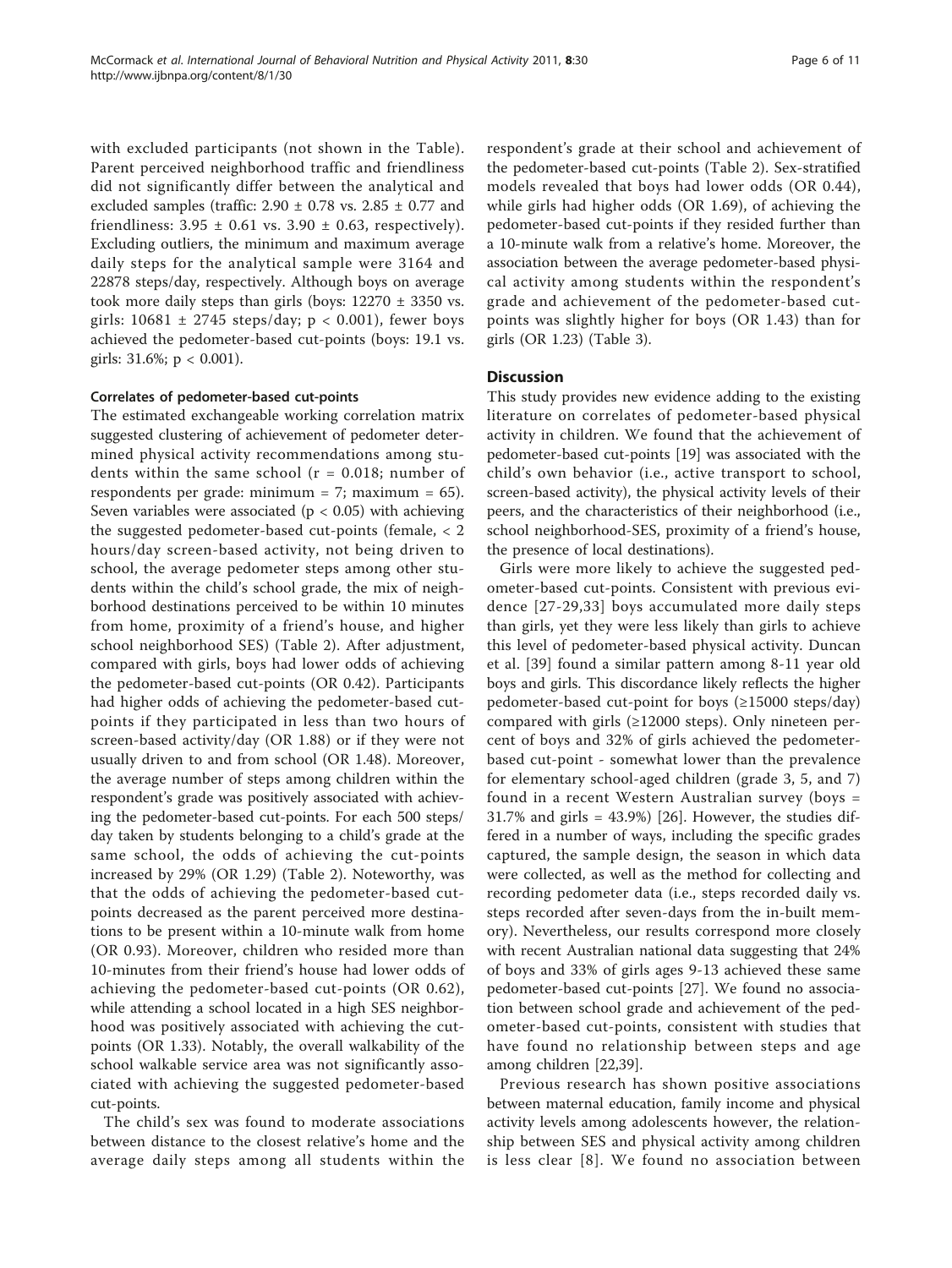|                                                                                                                             |                       |      | Main effects |                         | Main effects $+$ interactions |                     |
|-----------------------------------------------------------------------------------------------------------------------------|-----------------------|------|--------------|-------------------------|-------------------------------|---------------------|
| <b>Variables</b>                                                                                                            |                       | $\%$ | <b>OR</b>    | 95%CI                   | OR                            | 95%CI               |
| Socio-demographic                                                                                                           |                       |      |              |                         |                               |                     |
| Home ownership*                                                                                                             | Renting               | 25.7 | 1.11         | 0.80, 1.54              | 1.11                          | 0.80, 1.56          |
|                                                                                                                             | Owned/purchasing      | 26.0 | Ref.         |                         | Ref.                          |                     |
| Marital status*                                                                                                             | Married/defacto       | 25.5 | 1.00         | 0.59, 1.69              | 0.98                          | 0.58, 1.66          |
|                                                                                                                             | Other                 | 27.2 | Ref.         |                         | Ref.                          |                     |
| Dependents at home <18 yrs*                                                                                                 | One child             | 29.9 | 1.39         | 0.87, 2.21              | 1.42                          | 0.89, 2.26          |
|                                                                                                                             | $\geq$ 2 children     | 25.3 | Ref.         |                         | Ref.                          |                     |
| Sex                                                                                                                         | Male                  | 19.1 | 0.42         | $0.31, 0.58^{\text{d}}$ | 0.03                          | $0.01, 0.79^{\Phi}$ |
|                                                                                                                             | Female                | 31.6 | Ref.         |                         | Ref.                          |                     |
| Grade of student                                                                                                            | Grade 5               | 28.1 | 1.12         | 0.81, 1.54              | 1.12                          | 0.81, 1.55          |
|                                                                                                                             | Grade 6               | 26.1 | 0.86         | 0.63, 1.18              | 0.90                          | 0.65, 1.25          |
|                                                                                                                             | Grade 7               | 24.0 | Ref.         |                         | Ref.                          |                     |
| Highest education completed by<br>any parent*                                                                               | ≤High school          | 24.0 | 1.25         | 0.73, 2.13              | 1.28                          | 0.77, 2.13          |
|                                                                                                                             | Diploma/trade/other   | 26.2 | 1.36         | 0.94, 1.97              | 1.38                          | 0.95, 2.03          |
|                                                                                                                             | ≥Bachelor degree      | 27.1 | Ref.         |                         | Ref.                          |                     |
| Dog ownership*                                                                                                              | Owner                 | 26.1 | 1.08         | 0.75, 1.55              | 1.07                          | 0.74, 1.53          |
|                                                                                                                             | Non-owner             | 25.6 | Ref.         |                         | Ref.                          |                     |
| Child has friends in the<br>neighborhood                                                                                    | Many friends          | 27.8 | 1.04         | 0.73, 1.49              | 1.02                          | 0.70, 1.47          |
|                                                                                                                             | Few friends           | 21.7 | Ref.         |                         | Ref.                          |                     |
| Sedentary and active leisure-time<br>behavior                                                                               |                       |      |              |                         |                               |                     |
| Screen-based activity time*                                                                                                 | <2 hours/day          | 35.7 | 1.88         | 1.30, $2.73^{\Phi}$     | 1.89                          | 1.29, $2.78^{\Phi}$ |
|                                                                                                                             | $\geq$ 2 hours/day    | 22.2 | Ref.         |                         | Ref.                          |                     |
| Leisure physical activity index [min.<br>$= 0$ , max. $= 7$ ] $\wedge$                                                      |                       |      | 1.08         | 0.95, 1.36              | 1.08                          | 0.95, 1.22          |
| Average steps within grade (500<br>step increments) [min. $= 7779.31$ ,<br>$max. = 14588.97$ <sup><math>\wedge</math></sup> |                       |      | 1.29         | 1.22, $1.36^{\Phi}$     | 1.21                          | 1.13, $1.31^{\Phi}$ |
| Independent mobility and<br>transportation to school                                                                        |                       |      |              |                         |                               |                     |
| Play in any street, park, or go for<br>walk without an adult*                                                               | No                    | 22.3 | 0.71         | 0.44, 1.14              | 0.73                          | 0.45, 1.18          |
|                                                                                                                             | Yes                   | 26.5 | Ref.         |                         | Ref.                          |                     |
| Child usually driven to and from<br>school                                                                                  | No                    | 21.0 | 1.48         | 1.08, $2.04^{\Phi}$     | 1.44                          | 1.04, $2.00^{\Phi}$ |
|                                                                                                                             | Yes                   | 33.0 | Ref.         |                         | Ref.                          |                     |
| Self-reported neighborhood<br>environment                                                                                   |                       |      |              |                         |                               |                     |
| Have to drive child to park with<br>suitable equipment                                                                      | Yes                   | 27.1 | 0.99         | 0.72, 1.35              | 0.98                          | 0.72, 1.33          |
|                                                                                                                             | No                    | 23.7 | Ref.         |                         |                               |                     |
| Traffic in neighborhood [min. $= 1$ ,<br>$max. = 5$ <sup>*</sup>                                                            |                       |      | 0.96         | 0.80, 1.15              | 0.97                          | 0.81, 1.16          |
| Friendliness of neighborhood [min.<br>$= 1$ , max. $= 5$ <sup>*</sup>                                                       |                       |      | 1.15         | 0.94, 1.41              | 1.18                          | 0.94, 1.47          |
| Distance to nearest friends house<br>from home*                                                                             | >10 minute walk       | 20.4 | 0.62         | $0.47, 0.82^{\Phi}$     | 0.60                          | 0.46, 0.78 $\Phi$   |
|                                                                                                                             | $\leq$ 10 minute walk | 29.3 | Ref.         |                         | Ref.                          |                     |
| Distance to nearest relatives house<br>from home*                                                                           | >10 minute walk       | 26.1 | 1.05         | 0.61, 1.80              | 1.66                          | 0.97, 2.85          |
|                                                                                                                             | $\leq$ 10 minute walk | 25.0 | Ref.         |                         | Ref.                          |                     |

# <span id="page-6-0"></span>Table 2 Odds ratios (OR) and 95% confidence intervals (95%CI) for the associations between socio-demographic, built environmental, and behavioral correlates of achieving pedometer-based cut-points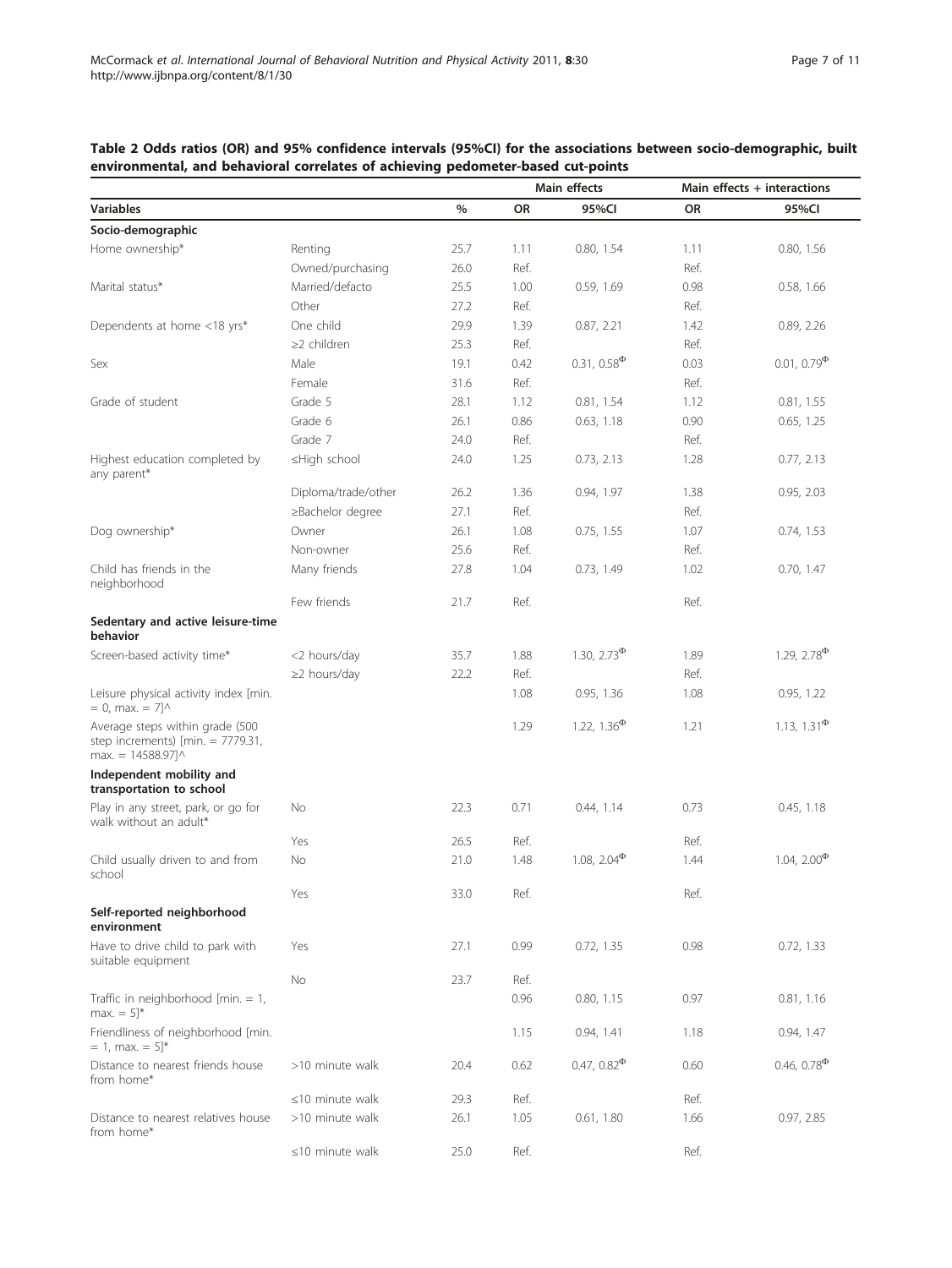| Count of different destinations<br>within a 10 minute walk of home<br>$\text{[min.} = 0$ , max. = 13]* |        |      | 0.93 | $0.88, 0.99^{\Phi}$ | 0.93 | 0.88, 0.99 $\Phi$   |
|--------------------------------------------------------------------------------------------------------|--------|------|------|---------------------|------|---------------------|
| Neighborhood walkability and<br>socioeconomic status                                                   |        |      |      |                     |      |                     |
| School neighborhood walkability<br>score                                                               | High   | 28.6 | 1.01 | 0.75, 1.35          | 1.00 | 0.74, 1.35          |
|                                                                                                        | Low    | 23.6 | Ref. |                     | Ref. |                     |
| School neighborhood<br>socioeconomic status                                                            | High   | 29.6 | 1.33 | 1.06, 1.67 $\Phi$   | 1.36 | 1.11, $1.68^{\Phi}$ |
|                                                                                                        | Medium | 25.0 | 1.15 | 0.82, 1.60          | 1.15 | 0.82, 1.60          |
|                                                                                                        | Low    | 20.7 | Ref. |                     | Ref. |                     |
| Sex-specific interactions                                                                              |        |      |      |                     |      |                     |
| Sex by dist. relatives house within<br>10-min walk                                                     |        |      |      |                     | 0.27 | 0.15, 0.47 $\Phi$   |
| Sex by average steps within grade                                                                      |        |      |      |                     | 1.17 | 1.02, $1.34^{\Phi}$ |

<span id="page-7-0"></span>Table 2 Odds ratios (OR) and 95% confidence intervals (95%CI) for the associations between socio-demographic, built environmental, and behavioral correlates of achieving pedometer-based cut-points (Continued)

 $^{\circ}$ p < 0.05. Ref.: reference category. \* Indicates data collected from parent questionnaire; Pedometer-based cut-points: ≥12000 steps/day for girls and ≥15000 steps/day for boys. ^ Parameter estimates represent linear associations between the variable and pedometer-based physical activity. All estimates adjusted for school-level clustering.

household SES–parent education and home ownership– and achievement of the pedometer-based cut-points. Children attending a school in a higher socioeconomic neighborhood were more likely to achieve the pedometer-based cut-points compared with those attending schools in low socioeconomic neighborhoods, even after accounting for household indicators of SES. Disadvantaged neighborhoods often offer fewer physical activity opportunities for children [[40](#page-10-0)]. While our walkability index captured pedestrian connectivity and traffic exposure, it is possible that other environmental characteristics related to neighborhood SES exist (e.g., land-use mix, aesthetics, and safety).

Level of independent mobility, such as going to local shops, school, friends, or park unsupervised, may be associated with increased outdoor play, participation in structured sport and exercise, and walking and cycling to and from school [[41,42](#page-10-0)]. As well as potentially decreasing physical activity opportunities, restricting independent mobility may negatively influence a child's cognitive and social development by reducing

opportunities to socialize and explore and interact with their neighborhood environment [\[43,44\]](#page-10-0). Moreover, children with restricted mobility may spend more time participating in passive modes of transportation, particularly for travel to school [[45\]](#page-10-0). Although children who were not allowed to play in their neighborhood unsupervised were less likely to achieve the pedometerbased cut-points, this was not statistically significant. Nevertheless, we did find that children who were usually driven to or from school were less likely to achieve the pedometer-based cut-point, suggesting that active transportation such as walking can contribute to overall levels of physical activity. Positive associations between levels of active transportation and physical activity, including pedometer-based physical activity among youth have been reported elsewhere [\[46,47](#page-10-0)]. Creating safe child-friendly neighborhoods, changing parent and child perceptions and attitudes towards motor vehicle use, encouraging parents to walk or be active in their neighborhoods with their children, and implementing sustainable walk to school programs could encourage

Table 3 Sex-stratified models showing odds ratios (OR)\* and 95% confidence intervals (95%CI) of the association between average steps within the respondent's grade, distance to nearest relatives house from home, and achievement of pedometer-based cut-points

|                                                     |                    | Achieving the pedometer-based cut-points |                             |                     |                     |
|-----------------------------------------------------|--------------------|------------------------------------------|-----------------------------|---------------------|---------------------|
|                                                     |                    | Boys $(n = 424)$                         |                             | Girls ( $n = 503$ ) |                     |
| <b>Variables</b>                                    |                    | OR                                       | 95%CI                       | ΟR                  | 95%CI               |
| Average steps within grade (in 500 step increments) |                    | 1.43                                     | $1.27.1.60^{\Phi}$          | 1.23                | 1.14. $1.33^{\Phi}$ |
| Distance to nearest relatives house from home*      | $>10$ minute walk  | 0.44                                     | $0.22.0.86 \text{ }^{\Phi}$ | 1.69                | 0.98, 2.90          |
|                                                     | $<$ 10 minute walk | Ref.                                     |                             |                     |                     |

\*Adjusted for all built environmental, social environmental, socioeconomic, demographic, and behavioral correlates presented in Table 2.

 $\Phi$ p < 0.05. Ref.: reference category.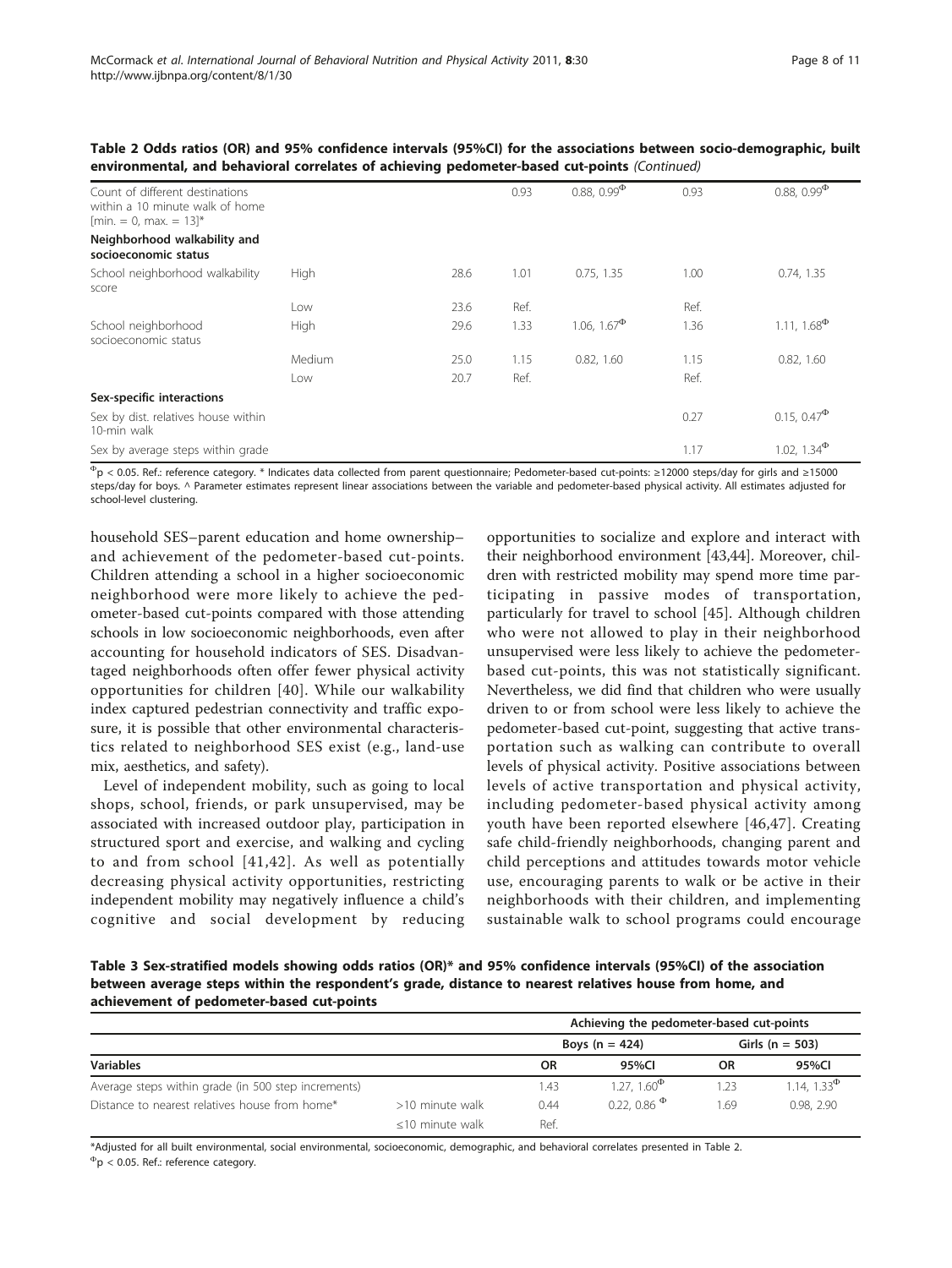independent mobility and active transportation which may contribute to increasing levels of physical activity.

There has been a recent focus on the independent contribution of sedentary behavior on the health of both adults and children [\[48,49](#page-10-0)]. We found that children who spent more than two hours daily on screen-based activity took fewer steps and were less likely to achieve the pedometer-based cut-points. Our finding is important as only modest or null associations between time spent in screen-based activity and steps among children have been previously found [[49-51\]](#page-10-0). Interventions that decrease screen-based activity could contribute to higher levels of physical activity participation among children.

School neighborhood walkability and parent perceptions of traffic barriers and safety or neighborhood friendliness were not associated with pedometer-based physical activity. We did find, however, a negative relationship between the count of different neighborhood destinations that parents perceive to be within a 10 minute walk of home and achieving the pedometerbased cut-points. Some destinations captured in this study might be considered less important for encouraging children to be more physically active (e.g., libraries and news agencies). The presence of more local destinations might also result in the neighborhood being less supportive of physical activity among children of this age because of more destination-related motor vehicle traffic, limited area for play spaces and the presence of more strangers visiting local neighborhoods. An alternative explanation is that fewer steps are needed to travel to destinations that are closer to home. Nevertheless, Frank et al. [\[52\]](#page-10-0), for example, found objectively-assessed mix of land uses to be positively associated with walking among adolescents but not children aged 5-11 years. Furthermore, others have noted negative associations between environmental characteristics usually supportive of physical activity among adults (i.e., street connectivity) and walking in children [\[53](#page-10-0)]. The lack of association between the perceived neighborhood environment and pedometer-based physical activity is not surprising as evidence of this relationship among pre-adolescent children is mixed [[54](#page-10-0)].

Children whose friend's house was within a 10-minute walk were more likely to achieve pedometer-based cutpoints. Children with friends residing nearby might visit more frequently using active modes, may be involved in active play, and may have company to walk to and from school. Together this may result in more walking and physical activity. There is evidence for associations between friend support and physical activity among children [[8\]](#page-9-0). In support, we also found a positive association between a child's pedometer-based physical activity and the physical activity level of their peers (within the same grade level at their school) - with the association slightly stronger for boys than girls. Peer physical activity levels might encourage physical activity behaviors among youth [[55\]](#page-10-0). Our finding could reflect peer modeling or support, or unmeasured influences of the school (i.e., quantity and quality of physical education or school sports) or the neighborhood environment on physical activity. In addition, boys were less likely to achieve the pedometer-based cut-point if they resided further than a 10-minute walk of their nearest relative's home, whereas girls were more likely to achieve the cut-point. Speculatively, girls might be more willing to walk further than boys to visit relatives resulting in higher recorded pedometer-based physical activity. More research is needed to disentangle these associations.

Several limitations should be considered when interpreting the findings of this study. Differences between the analytical sample and the excluded participants were observed. In particular the analytical sample was more physically active, thus the results presented might underestimate the magnitude of the associations between the correlates and pedometer-based physical activity. Moreover, the moderate reliability of some variables may have attenuated the estimated associations between these correlates and the outcome. The generalizability of these results are limited to school-aged children in grades 5-7 attending elementary schools in high and low walkable neighborhoods determined based on pedestrian connectivity and traffic exposure. Other objectively-assessed environmental characteristics not measured here could be important for determining pedometer steps among children, although more research is needed to identify these characteristics. We examined the correlates of one set of recently suggested pedometer-based physical activity cut-points [[19](#page-9-0)], thus the associations found here may not generalize to other existing pedometer-based cut-points for children and adolescents. Children and adolescents achieving the pedometer-based cut-points used in this study may be less likely to be classified as overweight and obese compared with those not achieving these cut-points [\[19](#page-9-0)] however, we did not examine the association between steps and weight status or any other health outcome. Future research should investigate the extent to which achievement of the various established pedometer-based physical activity cut-points result in positive health outcomes including, but not limited to, improved weight status among children and adolescents. Finally, associations found from this cross-sectional study cannot be considered causal.

# Conclusions

For children, participation in regular physical activity can provide physical and mental health benefits and physical activity behaviors adopted during childhood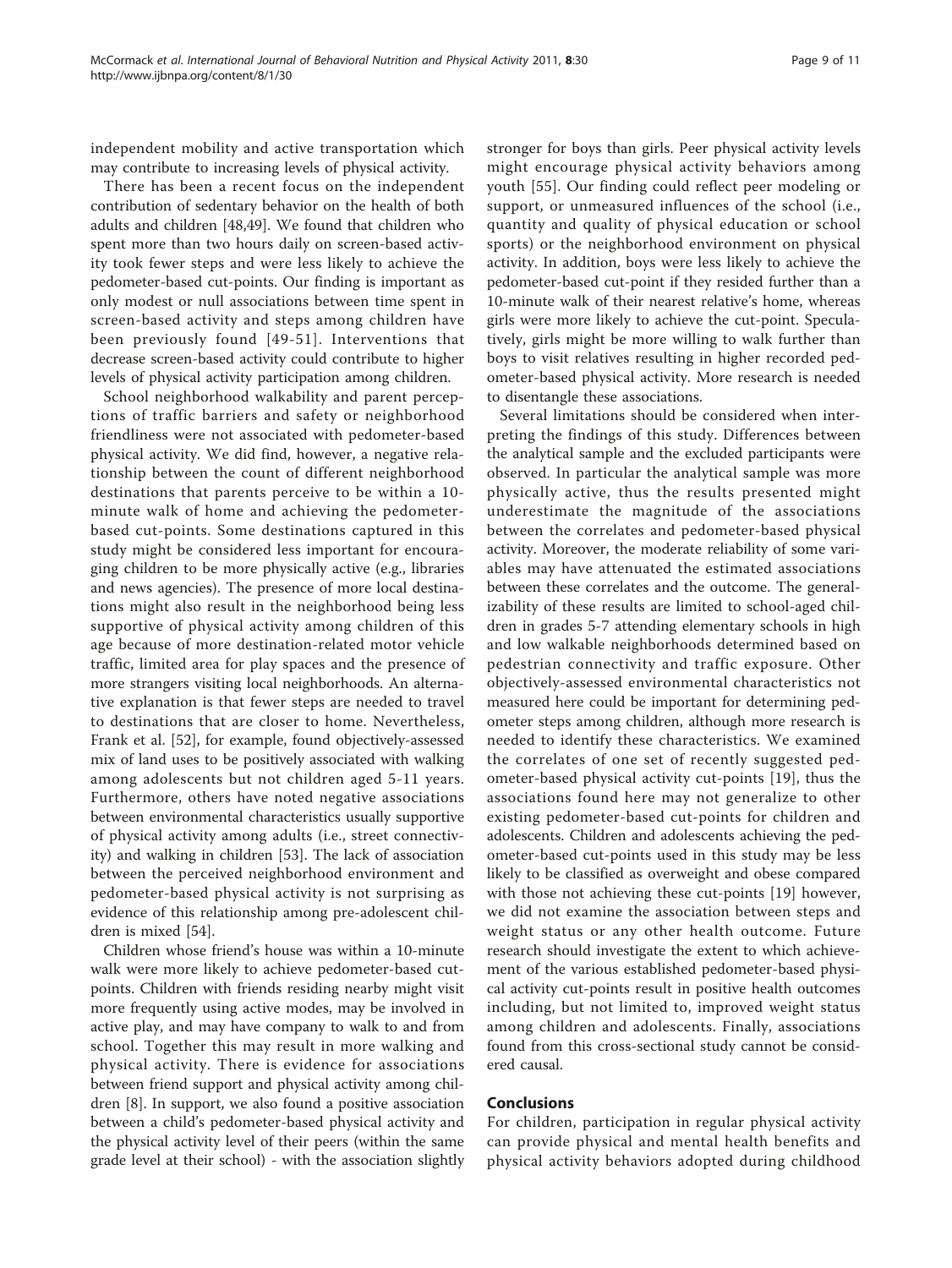<span id="page-9-0"></span>often track into adulthood [[56](#page-10-0)]. These results suggest that children, who participate in less screen-based activities at home, use active modes to travel to and from school and attend schools that foster a physically active classroom culture take more pedometer-based steps daily. Multi-level interventions, programs, and policies are required particularly targeting lower socioeconomic schools. More research examining correlates of pedometer-based physical activity separately for boys and girls is needed.

#### Abbreviations

(BMI): body mass index; (ICC): intraclass correlation; (OR): odds ratio; (SES): socioeconomic status; (95%CI): 95 percent confidence interval;

#### Acknowledgements

This study was funded by the NHMRC (ID#403933). GRM is supported by a Canadian Institutes of Health Research Bisby Postdoctoral Fellowship Award. BGC is supported by an Australian NHMRC Senior Research Fellowship (#503712). AT is supported by a Vic Health Public Health Research Fellowship. GW is supported by scholarships provided by an Australian Postgraduate Award and a NHMRC Capacity Building Grant (#458668).

#### Author details

<sup>1</sup> Population Health Intervention Research Centre, Department of Community Health Sciences, University of Calgary, Alberta, Canada. <sup>2</sup>Centre for Built Environment, School of Population Health, University of Western Australia, Australia. <sup>3</sup>Centre for Physical Activity and Nutrition Research, Deakin University, Melbourne, Victoria, Australia.

#### Authors' contributions

BGC, AT, and GRM conceived this study. GW and KW contributed to data collection. GRM conducted the analysis. All authors contributed to interpretation and writing of the manuscript. All authors read and approved the final manuscript.

#### Competing interests

The authors declare that they have no competing interests.

Received: 23 September 2010 Accepted: 12 April 2011 Published: 12 April 2011

#### References

- Biddle SJ, Gorely T, Stensel DJ: [Health-enhancing physical activity and](http://www.ncbi.nlm.nih.gov/pubmed/15370482?dopt=Abstract) [sedentary behaviour in children and adolescents.](http://www.ncbi.nlm.nih.gov/pubmed/15370482?dopt=Abstract) J Sports Sci 2004, 22:679-701.
- Atlantis E, Barnes EH, Singh MA: Efficacy of exercise for treating overweight in children and adolescents: a systematic review. Int J Obes 2006, 30:1027-1040.
- 3. Janssen I, Katzmarzyk PT, Boyce WF, Vereecken C, Mulvihill C, Roberts C, Currie C, Pickett W: [Comparison of overweight and obesity prevalence in](http://www.ncbi.nlm.nih.gov/pubmed/15836463?dopt=Abstract) [school-aged youth from 34 countries and their relationships with](http://www.ncbi.nlm.nih.gov/pubmed/15836463?dopt=Abstract) [physical activity and dietary patterns.](http://www.ncbi.nlm.nih.gov/pubmed/15836463?dopt=Abstract) Obes Rev 2005, 6:123-132.
- Lobstein T, Jackson-Leach R: [Estimated burden of pediatric obesity and](http://www.ncbi.nlm.nih.gov/pubmed/17902213?dopt=Abstract) [co-morbidities in Europe. Part 2. Numbers of children with indicators of](http://www.ncbi.nlm.nih.gov/pubmed/17902213?dopt=Abstract) [obesity-related disease.](http://www.ncbi.nlm.nih.gov/pubmed/17902213?dopt=Abstract) Int J Pediatr Obes 2006, 1:33-41.
- 5. Daniels SR, Arnett DK, Eckel RH, Gidding SS, Hayman LL, Kumanyika S, Robinson TN, Scott BJ, St Jeor S, Williams CL: [Overweight in children and](http://www.ncbi.nlm.nih.gov/pubmed/15837955?dopt=Abstract) [adolescents: pathophysiology, consequences, prevention, and treatment.](http://www.ncbi.nlm.nih.gov/pubmed/15837955?dopt=Abstract) Circulation 2005, 111:1999-2012.
- Torrance B, McGuire KA, Lewanczuk R, McGavock J: [Overweight, physical](http://www.ncbi.nlm.nih.gov/pubmed/17583184?dopt=Abstract) [activity and high blood pressure in children: a review of the literature.](http://www.ncbi.nlm.nih.gov/pubmed/17583184?dopt=Abstract) Vasc Health Risk Manag 2007, 3:139-149.
- 7. Sallis JF, Prochaska JJ, Taylor WC: [A review of correlates of physical](http://www.ncbi.nlm.nih.gov/pubmed/10795788?dopt=Abstract) [activity of children and adolescents.](http://www.ncbi.nlm.nih.gov/pubmed/10795788?dopt=Abstract) Med Sci Sports Exerc 2000, 32:963-975.
- 8. Van Der Horst K, Paw MJ, Twisk JW, Van Mechelen W: [A brief review on](http://www.ncbi.nlm.nih.gov/pubmed/17762356?dopt=Abstract) [correlates of physical activity and sedentariness in youth.](http://www.ncbi.nlm.nih.gov/pubmed/17762356?dopt=Abstract) Med Sci Sports Exerc 2007, 39:1241-1250.
- 9. Gustafson SL, Rhodes RE: Parental correlates of physical activity in children and early adolescents. Sports Med (Auckland, N Z) 2006, 36:79-97.
- 10. van der Horst K, Oenema A, Ferreira I, Wendel-Vos W, Giskes K, van Lenthe F, Brug J: [A systematic review of environmental correlates of](http://www.ncbi.nlm.nih.gov/pubmed/16861362?dopt=Abstract) [obesity-related dietary behaviors in youth.](http://www.ncbi.nlm.nih.gov/pubmed/16861362?dopt=Abstract) Health Educ Res 2007, 22:203-226.
- 11. Davison KK, Lawson CT: [Do attributes in the physical environment](http://www.ncbi.nlm.nih.gov/pubmed/16872543?dopt=Abstract) influence children'[s physical activity? A review of the literature.](http://www.ncbi.nlm.nih.gov/pubmed/16872543?dopt=Abstract) Int J Behav Nutr Phys Act 2006, 3:19.
- 12. Carver A, Timperio A, Crawford D: [Playing it safe: the influence of](http://www.ncbi.nlm.nih.gov/pubmed/17662638?dopt=Abstract) [neighbourhood safety on children](http://www.ncbi.nlm.nih.gov/pubmed/17662638?dopt=Abstract)'s physical activity. A review. Health Place 2008, 14:217-227.
- 13. Welk GJ, Corbin CB, Dale D: [Measurement issues in the assessment of](http://www.ncbi.nlm.nih.gov/pubmed/10925827?dopt=Abstract) [physical activity in children.](http://www.ncbi.nlm.nih.gov/pubmed/10925827?dopt=Abstract) Res Q Exerc Sport 2000, 71:S59-73.
- 14. Sallis JF, Saelens BE: Assessment [of physical activity by self-report: status,](http://www.ncbi.nlm.nih.gov/pubmed/10925819?dopt=Abstract) [limitations, and future directions.](http://www.ncbi.nlm.nih.gov/pubmed/10925819?dopt=Abstract) Res Q Exerc Sport 2000, 71:S1-14.
- 15. Baranowski T: Validity and reliability of self-report measures of physical activity: An information-processing perspective. Res Q Exerc Sport 1988, 59:314-327.
- 16. Butcher Z, Fairclough S, Stratton G, Richardson D: [The effect of feedback](http://www.ncbi.nlm.nih.gov/pubmed/17554155?dopt=Abstract) and information on children'[s pedometer step counts at school.](http://www.ncbi.nlm.nih.gov/pubmed/17554155?dopt=Abstract) Pediatr Exerc Sci 2007, 19:29-38.
- 17. Lubans DR, Morgan PJ, Tudor-Locke C: [A systematic review of studies](http://www.ncbi.nlm.nih.gov/pubmed/19249328?dopt=Abstract) [using pedometers to promote physical activity among youth.](http://www.ncbi.nlm.nih.gov/pubmed/19249328?dopt=Abstract) Prev Med 2009, 48:307-315.
- 18. Eisenmann JC, Laurson KR, Wickel EE, Gentile D, Walsh D: Utility of pedometer step recommendations for predicting overweight in children. Int J Obes 2007, 31:1179-1182.
- 19. Tudor-Locke C, Pangrazi RP, Corbin CB, Rutherford WJ, Vincent SD, Raustorp A, Tomson LM, Cuddihy TF: [BMI-referenced standards for](http://www.ncbi.nlm.nih.gov/pubmed/15193909?dopt=Abstract) [recommended pedometer-determined steps/day in children.](http://www.ncbi.nlm.nih.gov/pubmed/15193909?dopt=Abstract) Prev Med 2004, 38:857-864.
- 20. Duncan JS, Schofield G, Duncan EK: [Step count recommendations for](http://www.ncbi.nlm.nih.gov/pubmed/17011618?dopt=Abstract) [children based on body fat.](http://www.ncbi.nlm.nih.gov/pubmed/17011618?dopt=Abstract) Prev Med 2007, 44:42-44.
- 21. Laurson KR, Eisenmann JC, Welk GJ, Wickel EE, Gentile D, Walsh D: [Evaluation of youth pedometer-determined of youth pedometer](http://www.ncbi.nlm.nih.gov/pubmed/18234326?dopt=Abstract)[determined physical activity guidelines using receiver operator](http://www.ncbi.nlm.nih.gov/pubmed/18234326?dopt=Abstract) [characteristics curves.](http://www.ncbi.nlm.nih.gov/pubmed/18234326?dopt=Abstract) Prev Med 2008, 46:419-424.
- 22. Vincent SD, Pangrazi RP: An examination of the activity patterns of elementary school children. Pediatr Exerc Sci 2002, 14:432-441.
- 23. Tudor-Locke C, McClain JJ, Hart TL, Sisson SB, Washington TL: [Expected](http://www.ncbi.nlm.nih.gov/pubmed/19650381?dopt=Abstract) [values for pedometer-determined physical activity in youth.](http://www.ncbi.nlm.nih.gov/pubmed/19650381?dopt=Abstract) Res Q Exerc Sport 2009, 80:164-174.
- 24. Rowlands AV, Eston RG: [Comparison of accelerometer and pedometer](http://www.ncbi.nlm.nih.gov/pubmed/16270702?dopt=Abstract) [measures of physical activity in boys and girls, ages 8-10 years.](http://www.ncbi.nlm.nih.gov/pubmed/16270702?dopt=Abstract) Res Q Exerc Sport 2005, 76:251-257.
- 25. Ekelund U, Sardinha LB, Anderssen SA, Harro M, Franks PW, Brage S, Cooper AR, Andersen LB, Riddoch C, Froberg K: [Associations between](http://www.ncbi.nlm.nih.gov/pubmed/15321796?dopt=Abstract) [objectively assessed physical activity and indicators of body fatness in](http://www.ncbi.nlm.nih.gov/pubmed/15321796?dopt=Abstract) [9- to 10-y-old European children: a population-based study from 4](http://www.ncbi.nlm.nih.gov/pubmed/15321796?dopt=Abstract) [distinct regions in Europe \(the European Youth Heart Study\).](http://www.ncbi.nlm.nih.gov/pubmed/15321796?dopt=Abstract) Am J Clin Nutr 2004, 80:584-590.
- 26. Martin K, Rosenberg M, Miller M, French S, McCormack G, Bull F, Giles-Corti B, Pratt S: Child and Adolescent Physical Activity and Nutrition Survey 2008: Key Findings. Perth: Western Australian Government; 2009.
- 27. Commonwealth Scientific Industrial Research Organisation (CSIRO) Preventative Health National Research Flagship: 2007 Australian National Children's Nutrition and Physical Activity Survey: Main Findings. Adelaide: Prepared by Commonwealth Scientific Industrial Research Organisation (CSIRO) Preventative Health National Research Flagship, and the University of South Australia; 2008.
- 28. Craig C, Cameron C, Griffiths J, Tudor-Locke C: [Descriptive epidemiology](http://www.ncbi.nlm.nih.gov/pubmed/20142780?dopt=Abstract) [of youth pedometer-determined physical activity: CANPLAY.](http://www.ncbi.nlm.nih.gov/pubmed/20142780?dopt=Abstract) Med Sci Sports Exerc 2010, 42:1639-1643.
- Le Masurier G, Beighle A, Corbin C, Darst P, Morgan C, Pangrazi R, Wilde B, Vincent S: Pedometer-determined physical activity levels of youth. J Phys Act Health 2005, 2:159-168.